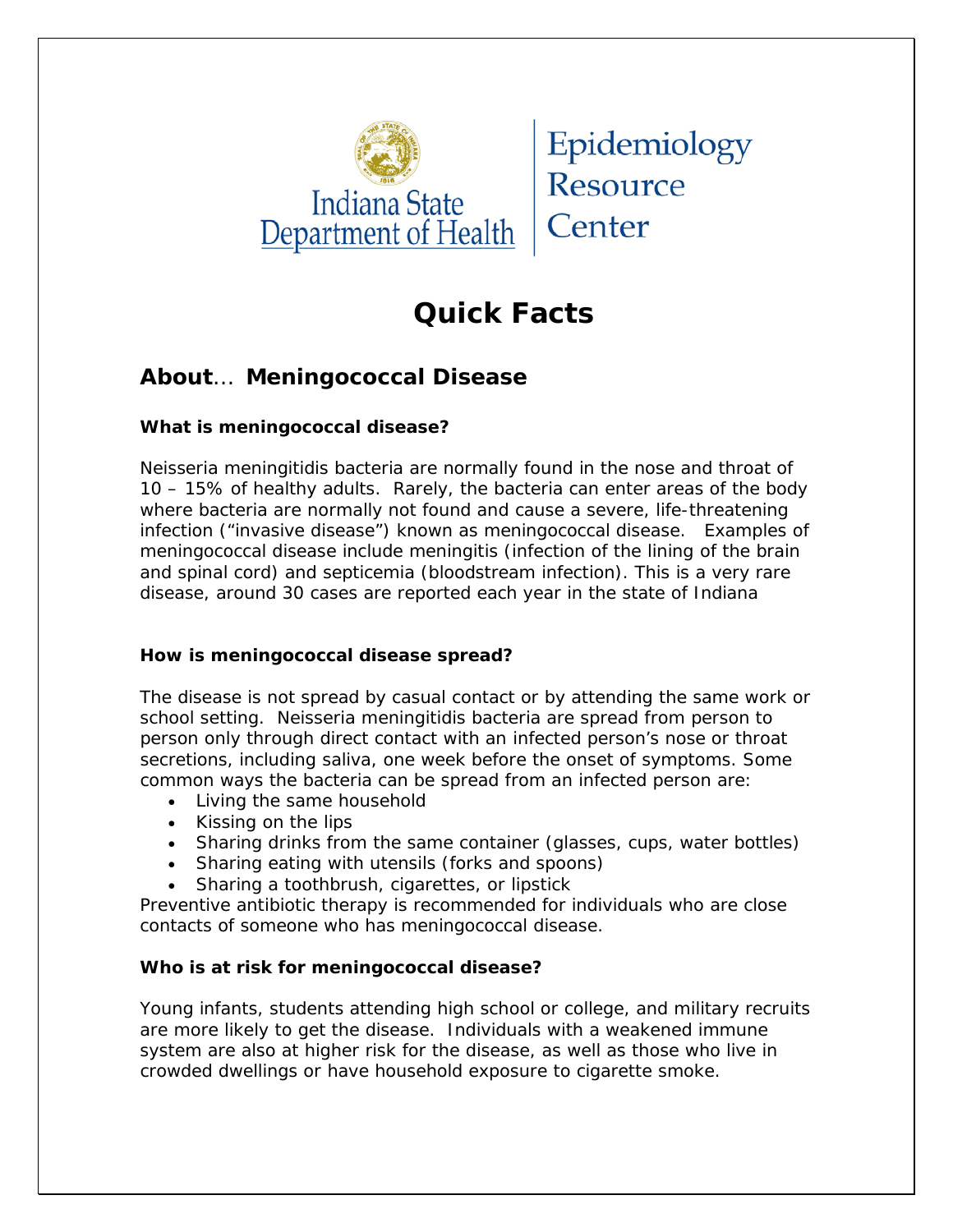#### **What are the symptoms of meningococcal disease?**

Symptoms of meningococcal disease include:

- Fever (sudden onset)
- Severe headache
- Stiff neck
- Drowsiness or confusion
- Skin rash that appears as bruising or bleeding under the skin
- Nausea and vomiting
- Eyes that are sensitive to light

In babies, the symptoms are more difficult to identify but may include:

- Fever
- Fretfulness or irritability
- Poor appetite
- Difficulty in waking the baby

#### **How is meningococcal disease diagnosed?**

If you have any of the above symptoms, it is important to seek medical attention immediately. An infected person may become sick within a few hours of developing symptoms, and early diagnosis is important. Your health care provider may collect blood or spinal fluid to see if meningococcal bacteria are present.

#### **How can meningococcal disease be treated?**

Meningococcal disease is treated with several different types of antibiotics, and early treatment may reduce the risk of complications or death from the disease. A 24-hour course of antibiotic therapy reduces a person's likelihood of spreading the bacteria. Supportive care in an intensive care unit may be necessary for those with severe infection, and surgery may be needed to remove damaged tissue and stop the spread of infection.

#### **How is meningococcal disease prevented?**

Meningococcal disease can be prevented by good hygiene. Cover the nose and mouth when sneezing or coughing, throw away used tissues, and wash hands often. Do not share eating or drinking utensils with anyone.

#### **Is there a vaccine that can prevent this disease?**

There are three vaccines that protect against most types of this disease. See your health care provider about which one is right for you. A dose of meningococcal vaccine is recommended for children and adolescents 11 through 18 years of age. Meningococcal vaccine is also recommended for other people at increased risk for meningococcal disease, such as: